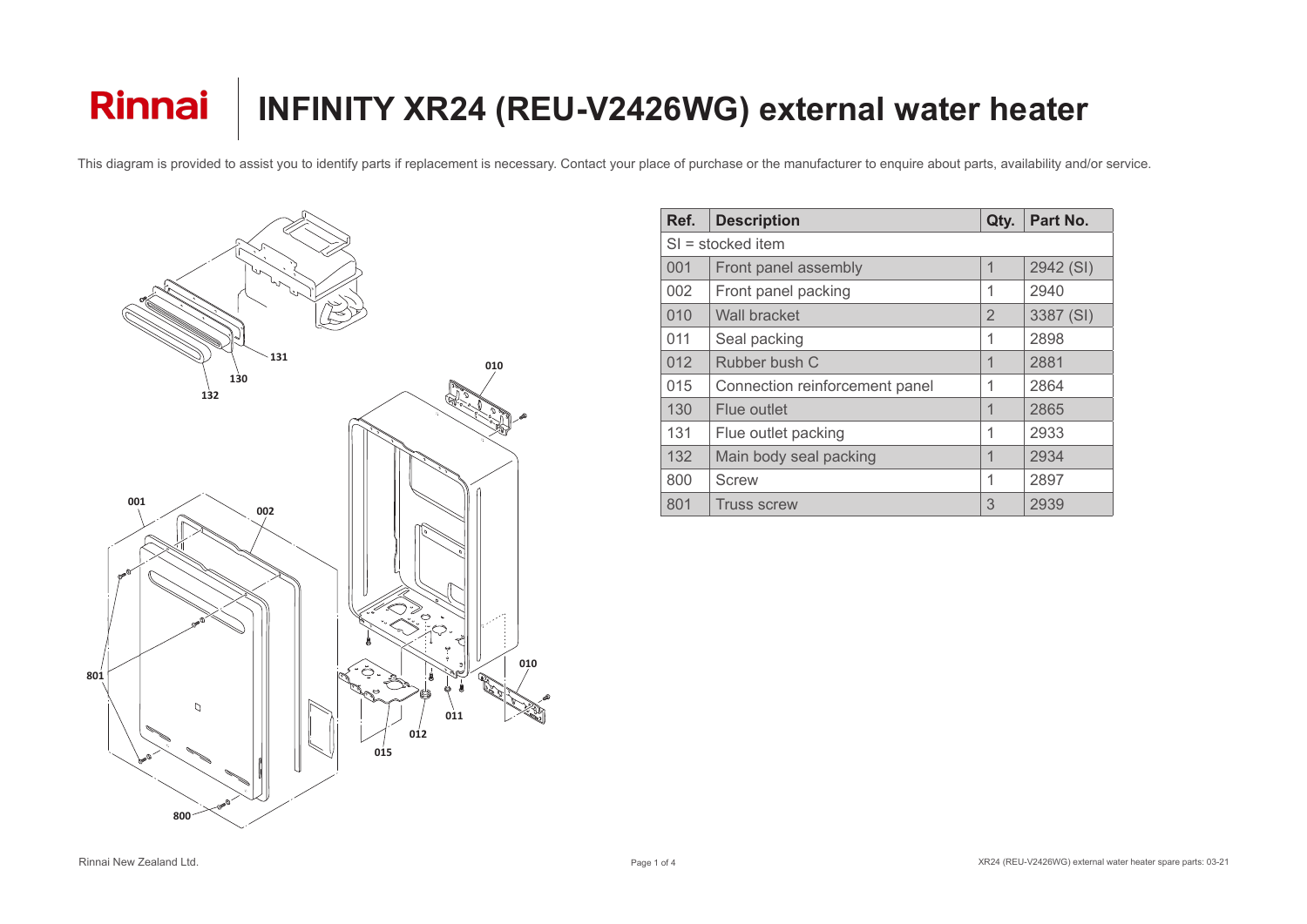

| Ref.                | <b>Description</b>                   | Qty.           | Part No.  |  |
|---------------------|--------------------------------------|----------------|-----------|--|
| $SI =$ stocked item |                                      |                |           |  |
| 103                 | Manifold assembly A LPG              | $\overline{1}$ | 2875 (SI) |  |
| 103                 | Manifold assembly E NG               | $\mathbf 1$    | 2876 (SI) |  |
| 104                 | Manifold packing top                 | $\overline{1}$ | 2929      |  |
| 105                 | Manifold packing lower               | $\mathbf 1$    | 2930      |  |
| 106                 | <b>Burner case front</b>             | $\overline{1}$ | 2867      |  |
| 107                 | Packing                              | $\mathbf 1$    | 2931      |  |
| 108                 | Damper A                             | $\overline{1}$ | 2879 (SI) |  |
| 109                 | Lean & rich burner assembly          | 22             | 2941      |  |
| 110                 | Burner case rear                     | $\overline{1}$ | 2874      |  |
| 111                 | Combustion chamber front             | $\overline{1}$ | 2862      |  |
| 112                 | Combustion chamber packing top       | $\overline{1}$ | 2932      |  |
| 113                 | Electrode                            | $\mathbf 1$    | 3445 (SI) |  |
| 114                 | Flame rod electrode                  | $\overline{1}$ | 4916 (SI) |  |
| 115                 | Electrode packing                    | $\mathbf 1$    | 3465 (SI) |  |
| 116                 | Electrode holder                     | $\overline{1}$ | 3468 (SI) |  |
| 117                 | Electrode sleeve                     | $\mathbf 1$    | 3475 (SI) |  |
| 120                 | Heat exchanger assembly              | $\overline{1}$ | 2946 (SI) |  |
|                     | Heat exchanger high acidity assembly | $\overline{1}$ | 2973 (SI) |  |
| 150                 | Fan motor assembly                   | $\overline{1}$ | 2883 (SI) |  |
| 151                 | Fan casing assembly                  | $\overline{1}$ | 2863 (SI) |  |
| 703                 | Ignitor assembly                     | $\overline{1}$ | 2886 (SI) |  |
| 704                 | <b>HT</b> lead universal             | $\mathbf 1$    | 3651 (SI) |  |
| 705                 | Ignitor fixing plate                 | $\overline{1}$ | 2900      |  |
| 713                 | Heater fixing plate                  | 4              | 2899      |  |
| 719                 | Temperature fuse fixing plate        | $\overline{2}$ | 3659 (SI) |  |
| 720                 | Temperature fuse fixing plate        | $\overline{2}$ | 4899 (SI) |  |
| 802                 | <b>Screw</b>                         | 3              | 2938      |  |
| 803                 | <b>Tapping screw</b>                 | $\mathbf 1$    | 2896      |  |
| 825                 | O-ring                               | $\overline{2}$ | 3832 (SI) |  |
| 827                 | O-ring                               | $\overline{2}$ | 4912 (SI) |  |
| 828                 | O-ring                               | $\mathbf 1$    | 3826 (SI) |  |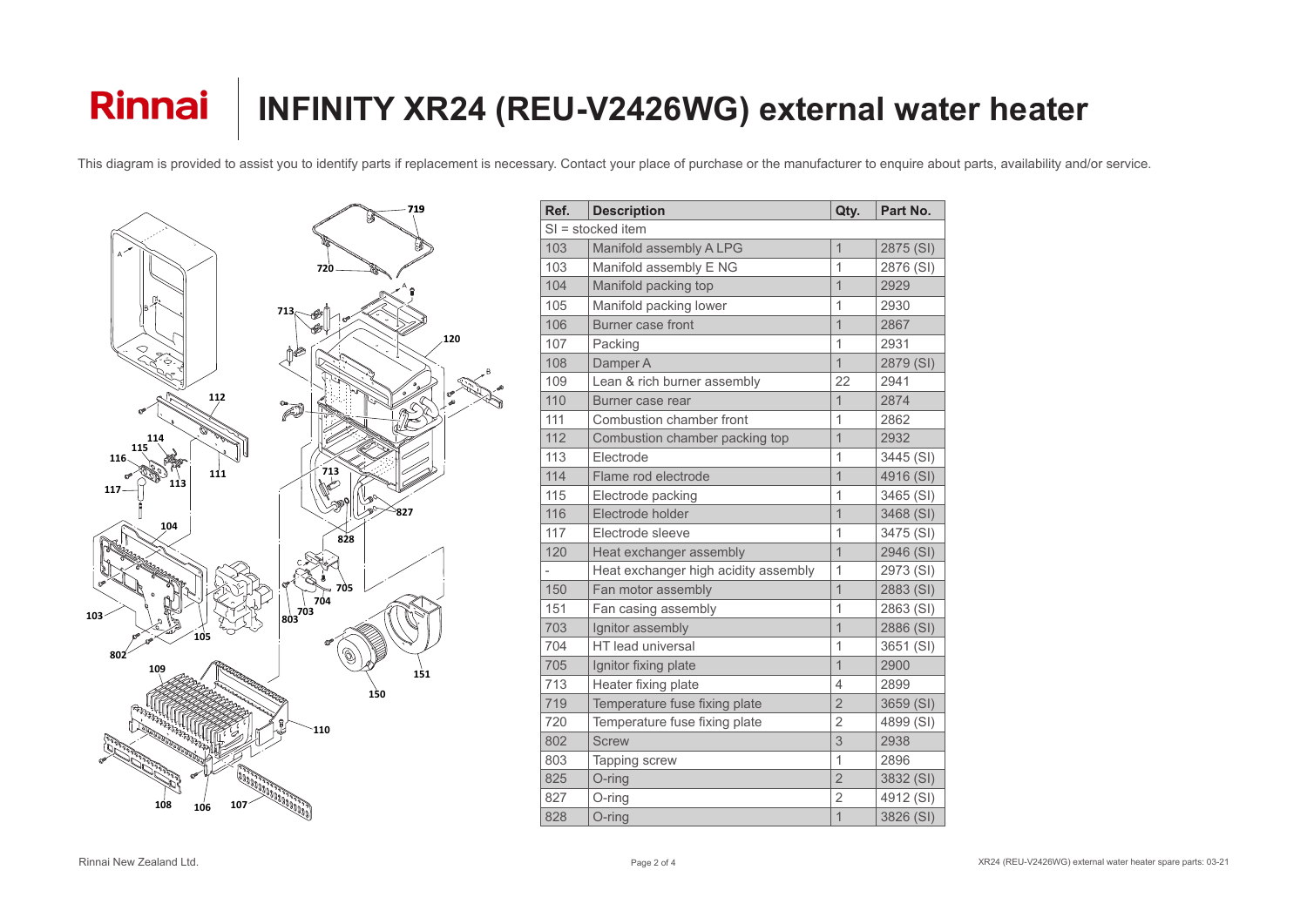

| Ref.                | <b>Description</b>              | Qty.           | Part No.  |  |  |
|---------------------|---------------------------------|----------------|-----------|--|--|
| $SI =$ stocked item |                                 |                |           |  |  |
| 013                 | <b>Quick control connection</b> | $\overline{1}$ | 2877      |  |  |
| 014                 | Cable seal packing              | $\overline{1}$ | 2928      |  |  |
| 100                 | <b>Gas connection</b>           | $\overline{1}$ | 3074 (SI) |  |  |
| 101                 | Test point screw                | $\overline{2}$ | 3564 (SI) |  |  |
| 102                 | <b>Gas control assembly</b>     | $\overline{1}$ | 5753 (SI) |  |  |
| 121                 | <b>Fixing bracket</b>           | 1              | 3331 (SI) |  |  |
| 122                 | <b>Fixing bracket</b>           | $\overline{1}$ | 3332 (SI) |  |  |
| 400                 | Water inlet 3/4 "               | 1              | 2894      |  |  |
| 401                 | Plug band inlet                 | $\overline{1}$ | 2927 (SI) |  |  |
| 402                 | Incoming water filter           | 1              | 3839 (SI) |  |  |
| 404                 | <b>Balancer</b>                 | $\overline{1}$ | 3487 (SI) |  |  |
| 404a                | Water turbine                   | 1              | 2850      |  |  |
| 405                 | Water servo & sensor LPG        | $\overline{1}$ | 2944 (SI) |  |  |
| 405                 | Water servo & sensor NG         | 1              | 2945 (SI) |  |  |
| 406                 | Water servo cover               | $\overline{1}$ | 2871      |  |  |
| 408                 | Hot water outlet 3/4 " NPT      | 1              | 3240      |  |  |
| 409                 | Plug band hot water             | $\overline{1}$ | 2926      |  |  |
| 410                 | Pressure relief valve           | 1              | 3491 (SI) |  |  |
| 700                 | PCB main assembly               | $\overline{1}$ | 3238 (SI) |  |  |
| 701                 | EC cover 2-Z                    | 1              | 2872      |  |  |
| 702                 | <b>PCB</b> cover                | $\overline{1}$ | 2866      |  |  |
| 706                 | Surge protector                 | 1              | 4930 (SI) |  |  |
| 707                 | Sub circuit board cover         | $\overline{1}$ | 2873      |  |  |
| 708                 | <b>Fixing plate</b>             | 1              | 2925      |  |  |
| 804                 | Thermistor stop screw           | $\overline{1}$ | 3241      |  |  |
| 820                 | $O$ -ring                       | $\overline{2}$ | 2239 (SI) |  |  |
| 821                 | Gas inlet o-ring                | $\overline{1}$ | 3837 (SI) |  |  |
| 822                 | Packing                         | $\overline{2}$ | 3773 (SI) |  |  |
| 825                 | O-ring                          | $\overline{2}$ | 3832 (SI) |  |  |
| 829                 | O-ring                          | 1              | 1244 (SI) |  |  |
| 830                 | O-ring                          | 1              | 3627 (SI) |  |  |